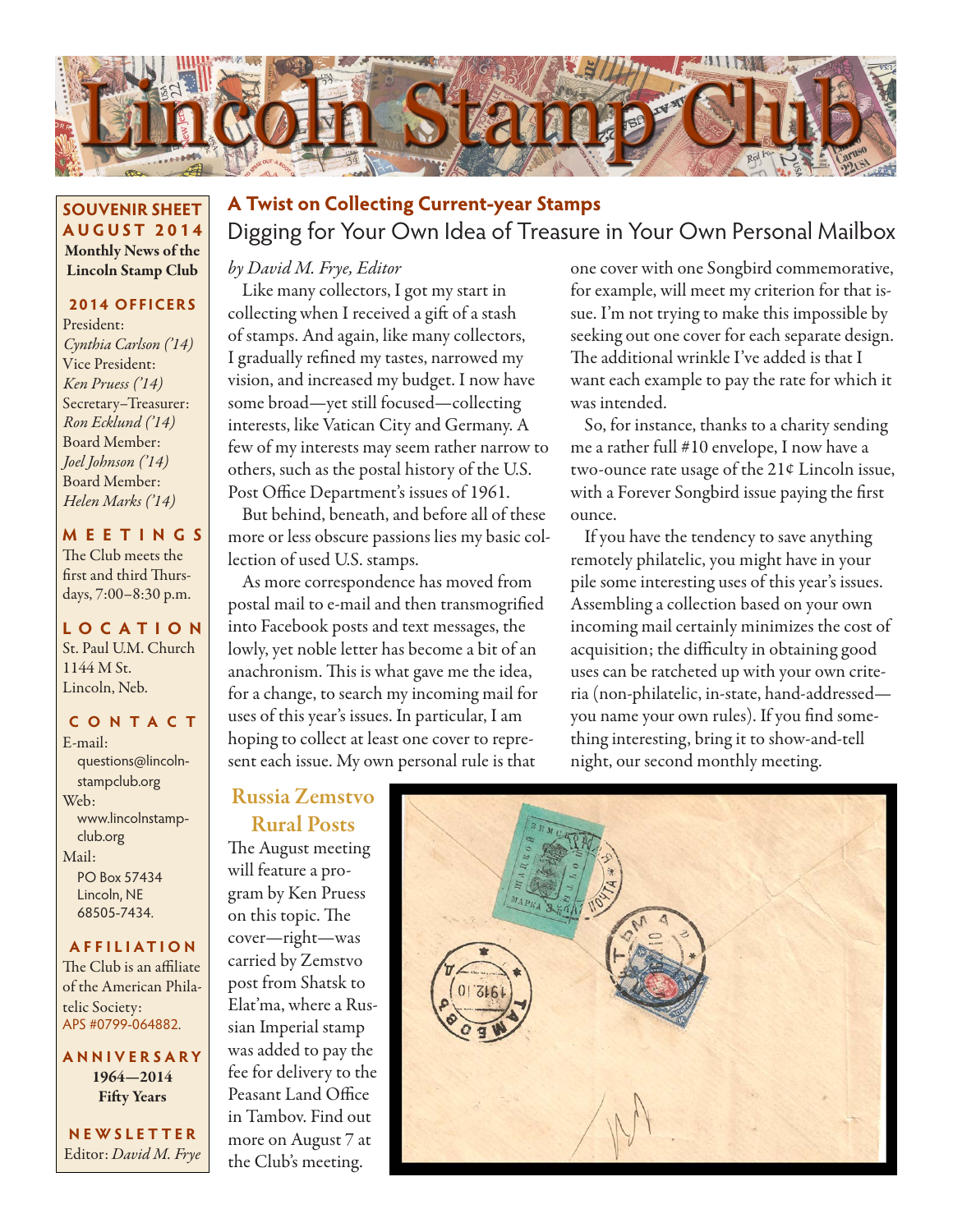### **SHOW AND TELL** Bring Your Unusual, Intriguing Items

Members of the Club are encouraged to bring items from their collection to the program meeting—the second meeting of the month—to show to the other Club members.

You can bring an unusual or distinctive item, an item with a story, an item that needs further identification, or any other item that captures your eye and interest.

We will take some time at this second meeting to give members a chance to show their items and to tell (or ask!) about them.

This is a great way to share with fellow collectors some of the high points of your collection and to find out about nooks and crannies in the world of philately you may not have known about before.

Thanks for giving this invitation some thought and for bringing your items to enrich our Club's gatherings.

#### **August 2014 Exchange** The Club offers the following items at its monthly exchange. Make payments in cash or in personal checks made out to the Club. Items in black are donations to the Lincoln Stamp Club; proceeds from the sale of donations benefit the Club's general work. All Members' sale items are listed in **rust**.

| Lot $#$      | Description                                    | Catalogue                         | Minimum | Final | <b>Buyer</b> |
|--------------|------------------------------------------------|-----------------------------------|---------|-------|--------------|
| $\bullet$ 01 | Afghanistan unauth., CTO 5 +1 sht.             | $\frac{\mathcal{S}}{\mathcal{S}}$ | \$0.25  |       |              |
| $\bullet$ 02 | Ajaria (Batum) private iss., 2 souv. shts.     | $\frac{\text{S}}{\text{}}$        | \$0.25  |       |              |
| $\bullet$ 03 | Åland Sc. 270–281a, 2008 M set                 | \$72.65                           | \$35.00 |       |              |
| $\bullet$ 04 | Argentina, at least 65 diff. used stamps       | $\frac{\text{I}}{\text{I}}$       | \$0.65  |       |              |
| $\bullet$ 05 | Australia Sc. 1288-1293, M str. 6 + 4          | \$17.25                           | \$7.00  |       |              |
| $\bullet$ 06 | Cambodia Sc. 280a, M sht. of 3                 | \$2.00                            | \$1.00  |       |              |
| $\bullet$ 07 | Cuba Sc. 3663, CT souv. sht.                   | \$0.75                            | \$0.50  |       |              |
| $\bullet$ 08 | Estonia Sc. 259-260, M souv. sht. + 1          | \$3.30                            | \$1.50  |       |              |
| $\bullet$ 09 | Germany Sc. 84, U, sev. sht. perfs.            | \$1.40                            | \$0.20  |       |              |
| $\bullet$ 10 | Germany Sc. 1028-34, 36-38A, 44 U F            | \$4.25                            | \$1.50  |       |              |
| $\bullet$ 11 | Germany (Berl.) Sc. 9N286-87, 91 UVF \$0.60    |                                   | \$0.25  |       |              |
| $\bullet$ 12 | Gr. Britain Sc. 2608-2613, 6 M w/ fold. \$9.15 |                                   | \$4.50  |       |              |
| $\bullet$ 13 | Italy Sc. 2673, M w/selvage R                  | \$1.25                            | \$0.75  |       |              |
| $\bullet$ 14 | Jersey Sc. 1213a, M sheet                      | \$9.00                            | \$4.00  |       |              |
| $\bullet$ 15 | Laos Sc. 1254-1258, 5 M singles                | \$5.95                            | \$3.00  |       |              |
| $\bullet$ 16 | Marshall Islands Sc. 623-624, M, 2 sht.        | \$2.50                            | \$1.25  |       |              |
| $\bullet$ 17 | Mexico Sc. C434, M sht.                        | \$3.50                            | \$1.75  |       |              |
| • 18         | Poland Sc. 3822, M sht., event-canc. sht.      | \$3.35                            | \$1.50  |       |              |
| • 19         | Romania Sc. 3736-3741, 6 M singles             | \$2.90                            | \$1.50  |       |              |
| $\bullet$ 20 | Russia Sc. 5992, M                             | \$0.25                            | \$0.10  |       |              |
| $\bullet$ 21 | Viet Nam Sc. 1290–1296, 7 M singles            | \$6.50                            | \$3.00  |       |              |
| $\bullet$ 22 | U.S. Sc. 740-749, M LH                         | \$10.00                           | \$5.00  |       |              |
| $\bullet$ 23 | U.S. Sc. 756-765, M LH                         | \$14.60                           | \$7.25  |       |              |
| $\bullet$ 24 | U.S. Sc. 1581, 84–85, 91–93, 6 bl. of 4        | \$4.80                            | \$1.25  |       |              |
| $\bullet$ 25 | U.S. Sc. 1604, M P#38778 UR                    | \$2.40                            | \$1.20  |       |              |
| $\bullet$ 26 | U.S. Sc. 1606, M P#39133 UL                    | \$2.40                            | \$1.20  |       |              |
| $\bullet$ 27 | U.S. Sc. 1608, M                               | \$0.85                            | \$0.40  |       |              |
| •28          | U.S. Sc. 1608, M P#39157 UL                    | \$3.75                            | \$1.50  |       |              |
| $\bullet$ 29 | U.S. Sc. 1610, M                               | \$2.00                            | \$1.00  |       |              |
| $\bullet$ 30 | U.S. Sc. 1612, M                               | \$8.50                            | \$5.00  |       |              |
| • 31         | U.S. Sc. 2540, M P#2-A4122                     | \$24.00                           | \$12.00 |       |              |
| $\bullet$ 32 | U.S. Sc. 3139, M sht. (12), \$6.00 face        | \$12.00                           | \$6.00  |       |              |
| • 33         | U.S. Sc. 3140, M sht. (12), \$7.20 face        | \$14.50                           | \$7.00  |       |              |
| $\bullet$ 34 | U.S. Sc. 3506a, 1st-day ceremony folder        | $\frac{\ }{s-}$                   | \$1.00  |       |              |
| $\bullet$ 35 | U.S. Sc. BK140, P#1                            | \$5.50                            | \$2.00  |       |              |
| •36          | U.S. Sc. BK140B, P#1111                        | \$62.50                           | \$29.00 |       |              |
| $\bullet$ 37 | U.S. Sc. BK142, P#2                            | \$16.00                           | \$4.00  |       |              |
| •38          | U.S. Sc. BK181, P#1111                         | \$11.00                           | \$5.00  |       |              |
| • 39         | U.S. Sc. BK191, P#1                            | \$21.00                           | \$5.80  |       |              |
| $\bullet$ 40 | U.S. Sc. BK204, P#A22222                       | \$12.50                           | \$5.80  |       |              |
| $\bullet$ 41 | U.S. Sc. BK211, P#K111111                      | \$12.00                           | \$5.80  |       |              |
| $\bullet$ 42 | U.S. Sc. 0133, M                               | \$9.00                            | \$5.00  |       |              |
| $\bullet$ 43 | 1 pk. Lindner Hinges + misc. Hinges            | $\frac{\ }{s-}$                   | \$0.50  |       |              |
| $\bullet$ 44 | 3 pks. Harris Hinges                           | $\frac{\ }{s-}$                   | \$1.00  |       |              |
| $\bullet$ 45 | 3 pks. Fold-o-Hinges                           | $\frac{\text{S}}{\text{}}$        | \$1.00  |       |              |
| $\bullet$ 46 | 4 Westco Mint Block Protectofiles              | $\frac{\text{S}}{\text{}}$        | \$0.50  |       |              |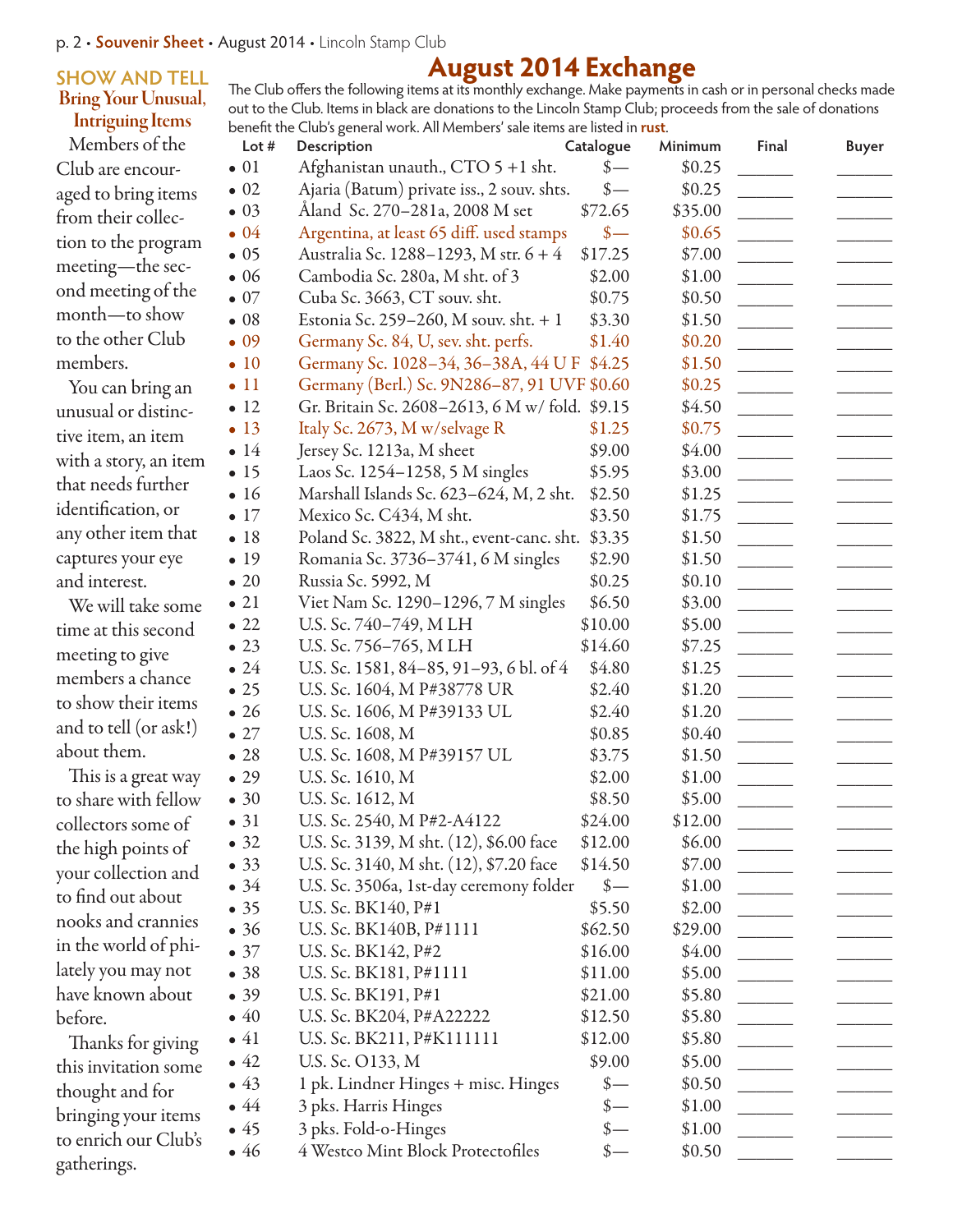# **Rews From the World of Collecting**<br> **LINPEX 2015 Exhibits News From the World of Collecting**

The Club's next stamp show—LINPEX 2015—will feature a sixteen-frame exhibition open only to single-frame exhibits. A panel of two judges will review the exhibits. The simplified fee structure is \$20 per exhibit.

Copies of the prospectus and entry form are available on the Club's Web site:

• www.lincolnstampclub.org/linpex/2015/linpexprospectus.pdf

• www.lincolnstampclub.org/linpex/2015/linpexentryform.pdf.

# **Sale Items at Meetings**

Through the generosity of donors who contribute their holdings to the Club to support its educational programs, the Club has obtained a supply of U.S. postage stamps. These are available for purchase at meetings. The fixed price is two-thirds of face value. The Club accepts either cash or checks made out to the Lincoln Stamp Club.

In addition, donated items that did not sell at past exchanges will also be available for the minimum prices listed on the exchange tags.

Finally, the Club has received a supply of covers. Older covers—many from the WW II era—will be available for 25¢ each or five for \$1. More recent covers will be available for free.

# **Club Member Activities**

Mike Ley, one of the judges for LINPEX 2015, has two exhibits that won Grand Awards at World Series of Philately shows over the past year. This makes the exhibits eligible for competition for the title of the 2014 Champion of Champions. Here are the titles:

• *Burma—The Post War Issues of 1945 to 1947* (Grand Award at Omaha Stamp Show 2013; it also appeared at LINPEX 2011.)

• *Burma—The First Two Issues* (Grand Award at Plymouth Show 2013.).

David Frye's review of *Secession & the U.S. Mail* appeared in the June 2014 issue of *Postal History Journal.* An earlier form of this review appeared in the November 2013 issue of *Souvenir Sheet.*

# Lincoln Stamp Club • August 2014 • **Souvenir Sheet** • p. 3



## **Check that Franking:**

This cover weighed in at no more than one ounce and was mailed in 2014. Do the stamps (1) pay the correct postage, (2) overpay, (3) underpay, or (4) constitute an illegal use? Here's a bonus question: how many postal clerks could correctly answer the first question? Ken will be ready to check your answers at the August meeting.

**If you have an intriguing cover to share, send a high-resolution image and details to** questions@lincolnstampclub.org.

# **A Stamp of History** *Philately Around the World*

**Editor's Note:** The following article appeared online on July 26. While its dateline is from a distant land, the article highlights exactly the same challenges and opportunities we face here in promoting philately.

CHENNAI, INDIA — Stamp collection is almost always synonymous with the word hobby. But did you also know that stamps are a good source of information and a great way to learn history?

Mahesh Parekh of South Indian Philatelists' Association (SIPA) says that the hobby of collecting stamps or philately, as it is generally known, is more common abroad and that in India there needs to be more awareness, especially among children. "In India, when you ask what a child's hobby is, he/she would most likely say watching television; that is entertainment," he says. Why then does he promote philately as a hobby? "Every stamp is a brand ambassador of its country. A stamp tells you all about its country's history, geography; it tells you a story," he informs.

Stamp Expo 2014, put on by SIPA, showcases unique and exciting stamps; there are those that are shaped like a clown, a country, and a bird and for all the romantic ones out there, a heart. It makes sense to showcase such interesting ones, for Parekh says that they want children to come to the expo to learn about the rich history the stamps have to offer and to dispel the myth that philately is usually perceived as a boring hobby. It doesn't take much investment to start a stamp collection, "You can start with Rs. 500 [Note: about \$8.18] a month," Parekh says. The SIPA also plans to conduct a national-level exhibition to celebrate its diamond jubilee in 2016.

**Source:** http://www.thehindu.com/features/metroplus/society/a-stamp-ofhistory/article6252612.ece